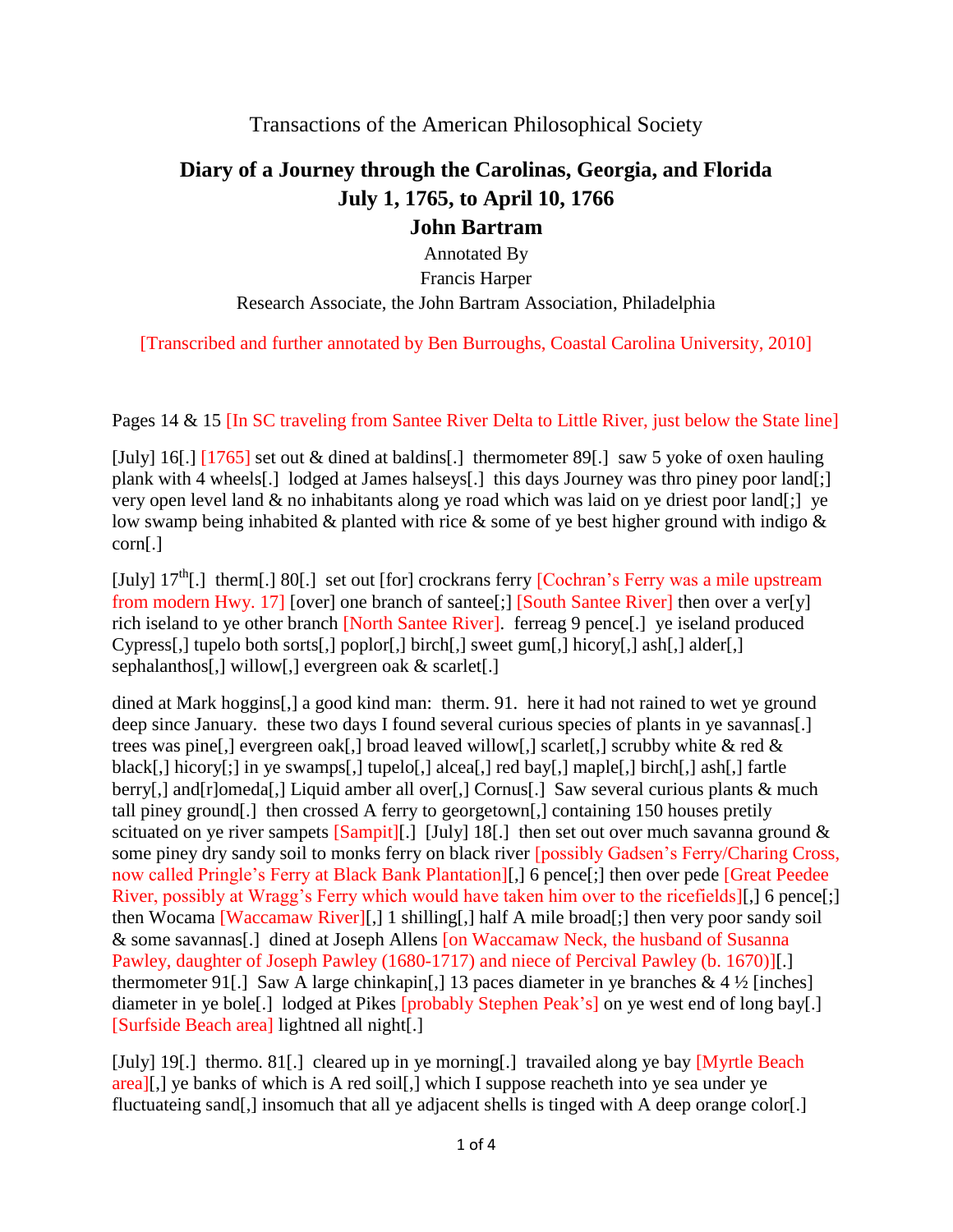butt ye object that engaged my attention most was A solid rock of concreet shels & gravel [later known locally as "Hurl Rocks", they have now been covered with sand by the beach renourishment projects. It is located adjacent to Hurl Rock Park at 21st Ave. S., Myrtle Beach, SC.] whose summit Just appeared even with ye fluctuating sand[,] but to what depth it decended I cant say[.] it was so soft as with A sharp pointed knife to cut A little hole into it[.] its appearance was Just such as is common in ye back parts of ye countrey[.] ye shells common on this sh[ore?] was ye Cockle & clam[.] dined at ye east end of long bay at A very kind gentlemans house[.] [probably Jeremiah Vereen who owned an indigo plantation at that site] thence very poor sandy soil to little river[.] lodged at one Rust [or Ross] at ye boundary house[.] [The Boundary House was located on the state line just above Little River on the King's Highway. At the time of Bartram's visit in 1765, it was actually owned by William Allston. In 1775 it was occupied by Isaac Marion, brother of Revolutionary War general, Francis Marion.]

[July] 20[.] set out with Mr. Rust [or Ross][;] rode over much savana ground & great variety of curious flowers[.] now leaveing ye coast[,] takeing ye back road up ye countrey[,] crost over Wocomack ferry[.] rode over great variety of savana[,] Cypress and bay swamps[.] saw ye west india cotton with yellow flowers double[,] 4 foot high[,] & ye common cotton[;] both growing well[.] ye soil sandy on ye surface then A red sandy loam 5 foot[;] then A stiff tenatious Clay[,] ash colored[,] to A great depth to 20 foot[.]

………………………………………………………………………………………………………

## Pages 18, 19 & 20 [Returning to SC from NC]

[August] 7[.] [1765, in southeast NC] set out[.] rode over some dry sandy ground but generaly over very large savanas on which growed A great variety of curious plants[.] dined at dr Halls where growed on A moist ousy soil some very curious plants & strange shrubs[.] rode over some hilly ground to ye river[,] where I lodged at Thomas Neels.

[August] 8[.] set out & rode over many fine large savanas which produ[c]ed many very curious plants[,] of which was A large kind of plantain: when we came near Bruinswick [Brunswick Town, NC, seat of three colonial governors of NC] ye land was generally more sandy & in some places very poor[.] ther[.] 75[;] at 3[,] 82[.] we arived in ye town by three A clock[.] dined  $\&$ went to wait upon ye Governour [NC colonial Governor William Tryon] who received us very kindly[.] we lodged at Thomas Niels[.]

[August] 9[.] went early to ye Governours [NC colonial Governor William Tryon lived at "Russellborough", the governor's mansion on the Cape Fear River near Brunswick Town, NC][.] thermometer 83. [1] set out at eleven. [1] we rode over much deep water  $\&$  wet savana ground  $\&$ some white sand hills[.] observed many curious & new species of plants; ye savanas as well as ye highest piney ground was very open with A fine distant prospect  $\&&$  very straight roads[.] moderate weather & pleasant travailing[.] lodged at skinking mores [Schenkingh Moore, grandson of SC colonial governor James Moore who served from 1700-03][,] A very religious house[;] A new light baptist[.] many of his riligious brethren lodged there & performed family duty evening & morning[.]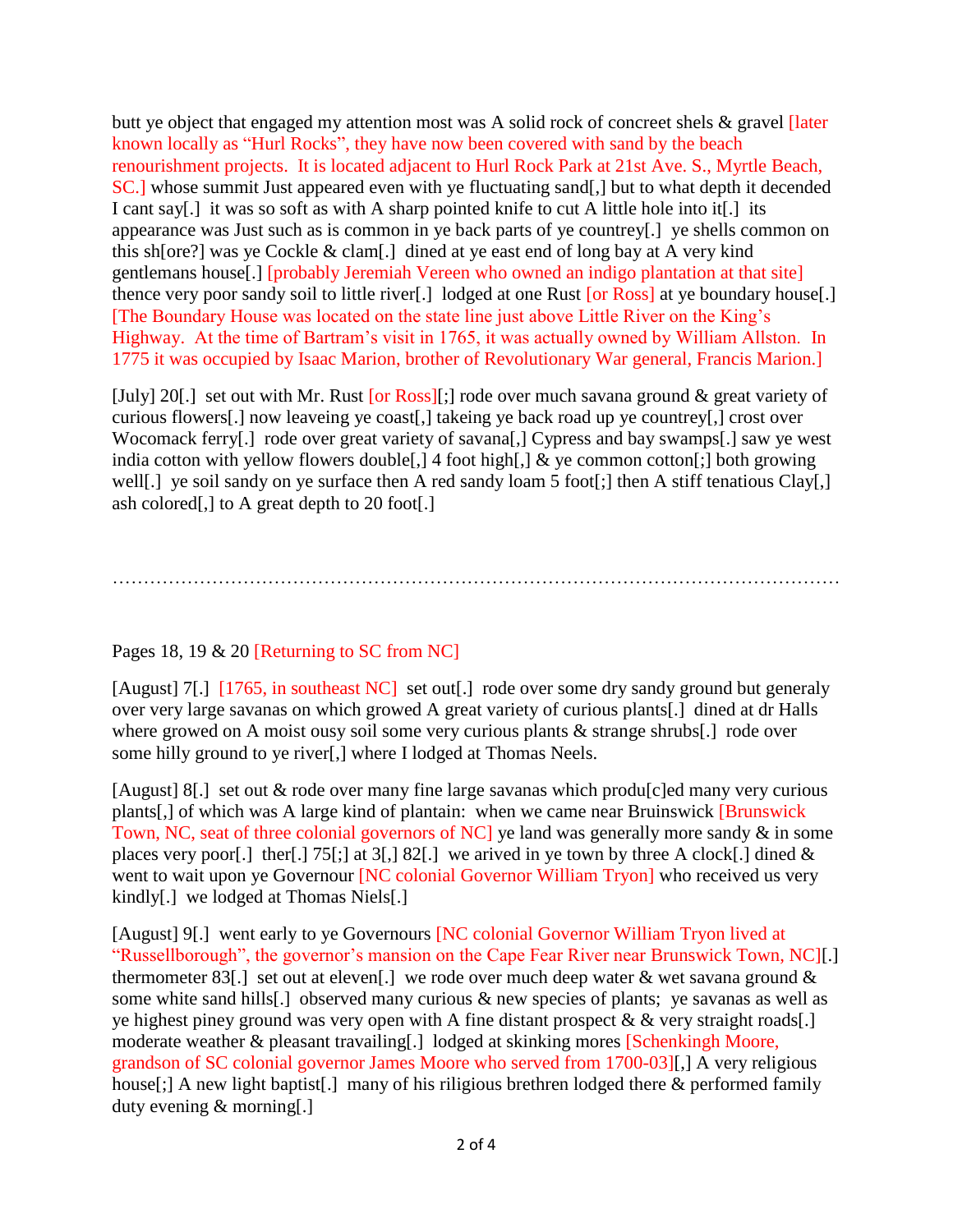[August] 10[.] set out[.] thermometer 74[.] A very fine pleasant day & even road[.] some very white poor sandy ground[,] some open pleasant Savanas[,] but not one inhabitant for 20 mile<sup>[---</sup> ]our days Journey[---] nor one spring of water but several creeks[.] lodged at Captain ross [or Rust] at little river [Little River, SC, just below the state line][.] A pleasant scituation, but poor sandy soil[.] here ended ye tipitiwitchit [Venus Flytrap][.]

[August] 11[.] set out[.] [travelling south along the King's Highway in the North Myrtle Beach area] thermometer 78[.] over much poor sand ground & some prety good[,] which was planted with indigo[,] which was prety good[,] some cut  $\&$  some Just ready[.] we came by noon to long bay[.] crossed ye first swash[,] as it is called[,] being A midling creek running from ye high land & not pasable at high water nor till half ebb[.] [Lewis Swash aka Singleton Swash] it often changeth ye ford by reason creatures pasing backwards & forwards & treading ye sand in holes[,] & by floods[.] there is several other small ones or little fresh water runs comeing from ye high land[,] to cross which is of great service for horses to drink at. & allso for thair thair riders especialy in coole weather. ye bay is called long bay [Singleton Swash to Surfside Beach] & is fifteen mile long but formerly thay used to travail ten mile farther up it[,] the beech being mostly continued from where we enter it to where we land again[.] its very pleasant rideing on hard sand close to ye roling waves Just washing ye horses feet[,] except at high tides when ye sea beats against ye beach[;] from which it retires at low water 150 or 200 yards[.] here is great variety of shels of ye clam & cockle kinds[,] some Courees, sea stars, clams, oisters & periwinkles but very few scallops or snails[,] some rasor shels[.] but what engaged my notice most was ye great quantities of great rocks [later known locally as "Hurl Rocks", 21st Ave. S., Myrtle Beach, SC] wholy composed of sea shels of ye same kinds with those that ye surf heaved up on shore[,] & placed in every direction and of all [deferent?] magnitudes[,] ye one as ye other with broken shels[,] some of which was ground to course sand & all forced into ye cavities of ye greater shels[,] ye same in appearance with those vast masses up toward ye heads of our great rivers:  $\&$  ye fisher men say that these rocks of shels extends many leagues into ye sea  $\&$  to seven fathom water[;] how much more thay have not tried[.] here in ye swamps near ye shore ye great magnolia begins & continueth to ye southward[.] lodged at Peaks [probably Stephen Peak's, in the Surfside Beach area][.]

[August] 12[.] thermometer 80[.] set out[.] this day was very temperate & cloudy[,] ye pleasantest day of all our travails from Charls town[.] [area between Surfside Beach and Winyah Bay, lower Waccamaw Neck] arived at Geor[g]etown[.] it thundred all ye fore part of ye night but did not rain in town but northward[.] here grows many of ye evergreen oaks [Live Oaks][.] A very ornamental tree[,] ye lower branches spreading horisontaly 30 yards diameter & ye general appearance of A globular form[,] affording A lovely shade in many parts of ye town[.]

[August] 13[.] warm morning[.] crossed sampets river [Sampit River][,] on which ye town fronts[.] it is about 200 yards broad[.] Ships can come above ye town: we next crossed ye main deep branch of Sante<sup>[,]</sup> [North Santee River] 150 yards broad<sup>[,]</sup> then above A mile cross an Island to ye other shallow branch [South Santee River][,] over which thay set with poles[,] 300 yards broad[.] dined at cockroms [Cochran's, a mile upstream from modern Hwy. 17][.] exceeding hot<sup>[1]</sup> thermometer 90<sup>[1]</sup> (wocoma **[Waccamaw]** half A mile broad<sup>[1]</sup>; peede **[Great**] Peedee] 200 yards[;] black river 300 yards broad[,] which we crossed yesterday) & saw several great magnilias [magnolias] growing on ye bank of Wocomaw [Waccamaw River] on dry ground[.] one was near 18 inches diameter[.] after dinner traveled by several savanas cloathed